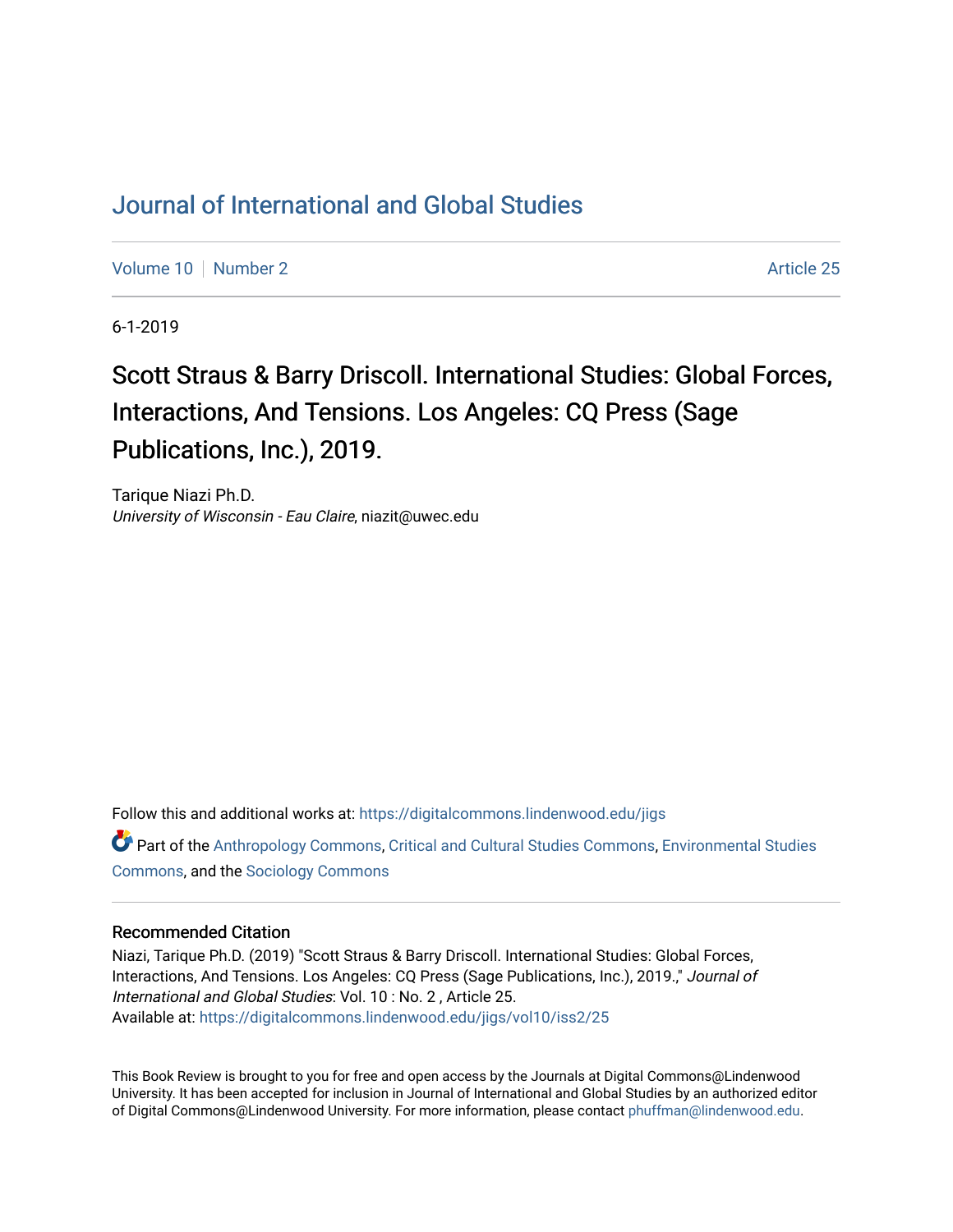## **Scott Straus & Barry Driscoll.** *International Studies: Global Forces, Interactions, And Tensions***. Los Angeles: CQ Press (Sage Publications, Inc.), 2019.**

Scott Straus and Barry Driscoll have written a superb text on international studies, a field that stands out for being inchoate, and even amorphous. It is often conflated with international relations, or politely treated as "Political Science light." While recognizing its hazy origin, Straus and Driscoll argue that international studies has grown to be an interdisciplinary field that draws upon the strengths of a number of social scientific disciplines. In this spirit, they have gleaned insights from anthropology and sociology to political science and international relations to write a theoretically guided, empirically rich, and a highly readable introductory text. They have targeted it at undergraduate scholars, who constitute their intended audience. Despite the incipience of the field and its cross-disciplinary roots, Straus and Driscoll present international studies as a stand-alone discipline, which has been competitive on college campuses, at least in the United States.

The authors blithely recognize the growing popularity of introductory courses in international studies that especially has become a major draw for the millennial generation. The major trope of such courses, and international studies in particular, has been the ever-globalizing contemporary world and what the Nobel-laureate economist Joseph Stiglitz aptly describes its "Discontents." Straus and Driscoll are more nuanced in their choice of descriptors. They certainly steer clear of what could appear to be the charged terms describing the consequences of globalization or the globalizing world. Such caution is evident in their choice of an anodyne term "tensions" (contra "discontents") to illustrate frustrations or what they see "unintended outcomes" of "global interactions." They argue that movement of capital, ideas and people is generative of "global interactions," but growing fears in host societies of, for instance, human migration in the assumed dilution of majority communities and their stable identities are productive of "tensions."

Straus and Driscoll have framed the text with four interrelated themes that recur throughout the text: *global interactions*, the *tensions* they produce, the *global forces* that "animate interactions," and the *outside-in and inside-out* dynamics shaping these interactions. *Outside-in* is a reference to global actors, while *Inside-out* refers to domestic actors within national jurisdictions, who, in the authors' view, have acquired active agency to affect global affairs in this interconnected world. Of multiple global forces, Straus and Driscoll zero in on four of them: (a) global markets, (b) information and communication technology (ICT), (c) shifting centers of power in the world, and (d) global governance. They claim, and persuasively so, that these four global forces "matter for almost any contemporary global challenge" (p.xix).

The authors define global markets as "the reach and depth of supply and demand across borders." Information and communication technology (ICT), in their view, makes online interactions possible, while accelerating the diffusion of ideas and information. Shifting centers of power reflects the reshuffling of the deck of global geopolitics, in which the rising nations of the Global South are crowding out the traditional power(s). Global governance is defined as the way in which complex international issues are managed by multiple actors through a web of regulative and enforcement mechanisms. Straus and Driscoll argue that these four forces are basic to explaining any global problem, or devising its solution. Their argument to define the role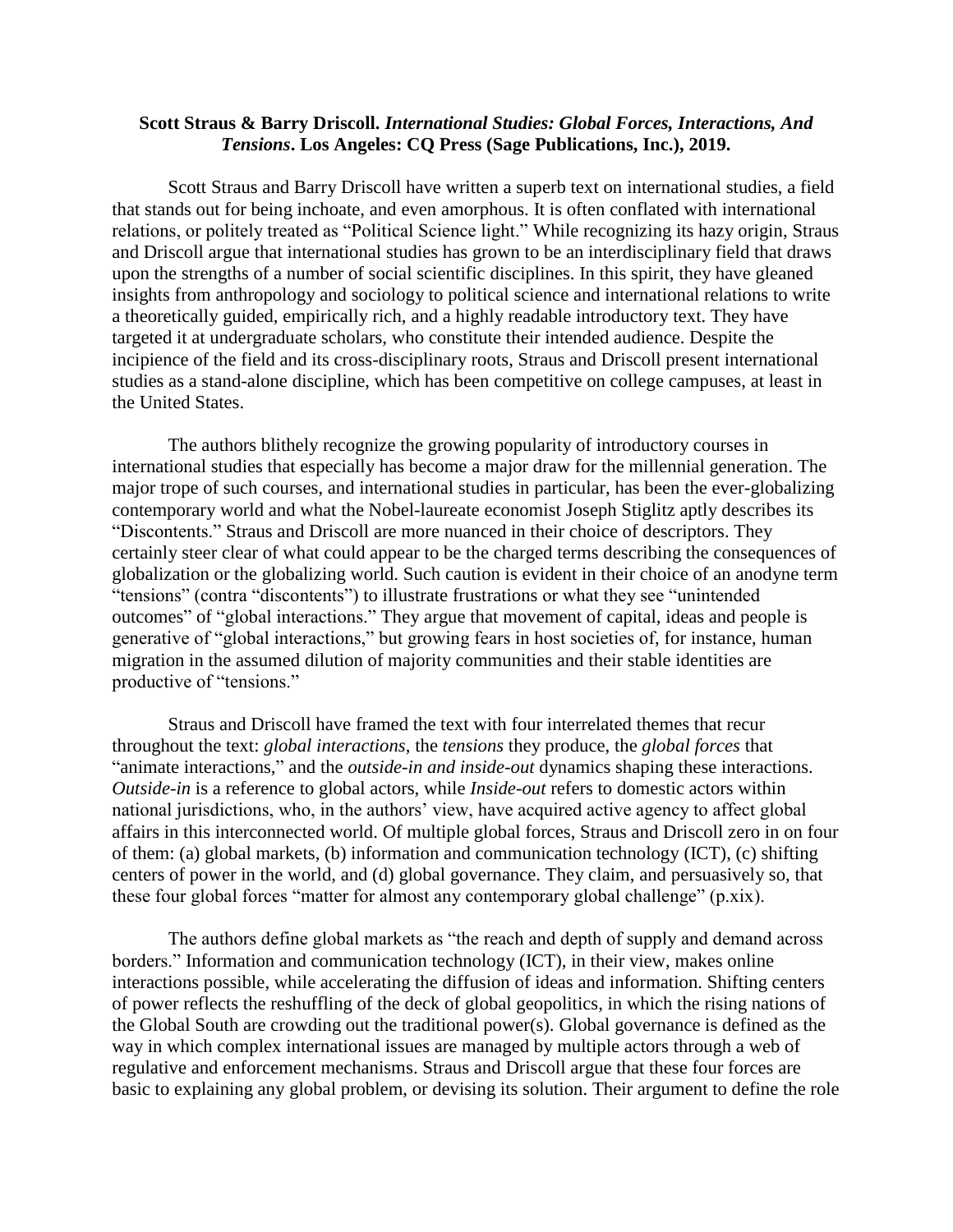of these quadrilateral forces in shaping, deshaping or reshaping the contemporary world is quite instructive. Global markets and ICT are the kind of forces that young learners are familiar with, although they still need to be educated on their analytic relevance, particularly to global interactions and the tensions they produce.

The changing world map of global powers – from a unipolar to bipolar to now multipolar moment – is equally important for young learners, especially in the Global North. How the primacy of the Global North is being decentered by the rising powers in Asia, Africa and Latin America, which are clustered as BRICS (Brazil, Russia, India, China and South Africa), is of critical importance to the learning communities across campuses. Is the shadowing of the unipolar moment a result of the declining preeminence of the United States as declinists argue, or is it due to the rising power of Asian, African, Eurasian and Latin American nations? Does the rise of one great power have to be the fall of the other? Or is it just a diffusion of power across multiple poles? Does the reshuffling of world powers affirm the declinist argument, or an argument for a stable world order, or an international government?

The tentative answers to these questions rest on global governance, which the authors introduce as the fourth prong of their analytic framework. Global governance goes beyond formal organizations in national governments or within national jurisdictions to include state and non-state actors and entities to manage issues of global concern. The authors' case studies of human rights and climate change are urgently relevant in illustrating the importance of global governance. How global interactions have produced the specter of human trafficking, and how global actors and entities have responded to such menaces is at the heart of global governance. The same is the case with climate change, a product of global interactions, which has multitudes of actors and entities around the world speaking on its behalf and tirelessly working for its stabilization. The work being done on climate change is an example of global climate governance or environmental governance.

Straus and Driscoll have carefully selected issues of global concern for their pedagogy. Their subjects range from democracy, human rights, development, poverty, inequality, civil wars, terrorism, human migration, global health, and global environment to global food. These issues are duly anchored in a wide-ranging repertoire of conceptual and theoretical frameworks that constitute the foundational readings, which are concise and to the point. Equipped with knowledge and deep knowledge (*i.e.,* amplifying theoretical lenses and methodological tools of scientific precision), young learners are expected to make the next move: analyze, among others, issues of development, poverty, inequality, the environment, climate change, food, and hunger. Discussing the issue of development, for instance, the authors test major theoretical explanations to demonstrate why some countries continue to be poor.

Their colloquial version of dense theories makes them more comprehensible to young learners. A case in point is modernization theory that they sum up in a catch phrase: "To Get Rich, Copy the Rich!" Similarly, dependency theory translates into another catchphrase: "Plug *Out* of global markets." On the contrary, developmental states theory has "Plug *In*" to global markets. neoliberalism and the Washington Consensus has the shrunken state in the talons of the market. Straus and Driscoll present global governance as a post-Washington consensus. They engage with cutting edge science while discussing issues of food famines and climate change.